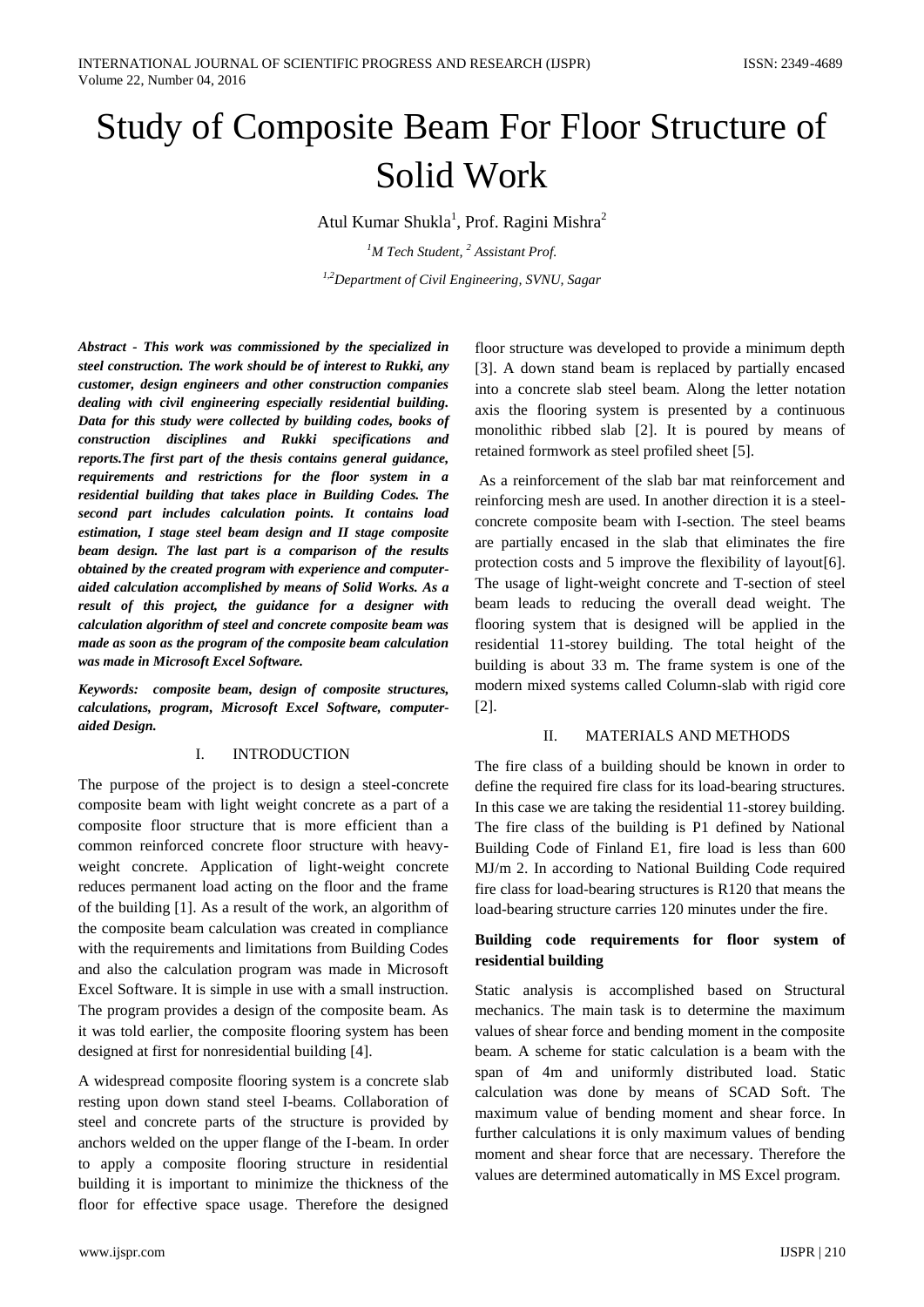| N <sub>0</sub> | Material                      | Thermal<br>conductivit<br>у | Therma<br>capacit<br>y | Class of<br>inflammabilit<br>y |
|----------------|-------------------------------|-----------------------------|------------------------|--------------------------------|
|                | Magnesite<br>plate            | 0,216                       | 750                    | KM <sub>0</sub>                |
| 2              | Conlit 150<br>(Rockwool       | 0,05                        | 1090                   | KM1                            |
| 3              | $Air*$                        | 0,16                        | 1000                   |                                |
| 4              | Concrete<br>D <sub>1200</sub> | 0,31                        | 840                    | KM <sub>0</sub>                |

**Table 1 Material parameters**

\*- thermal conductivity of air is taken greater as correction due to convection.

| No. | <b>Name</b>          | <b>Vertical</b>  | <b>Function of the</b> |
|-----|----------------------|------------------|------------------------|
|     |                      | size             | layer                  |
| 1   | Floor covering       | $7.5 \text{ mm}$ | Cover                  |
| 2   | Cap                  | $30 \text{ mm}$  | Slab protection,       |
|     |                      |                  | leveling               |
| 3   | Concrete slab        | $220 \text{ mm}$ | Load-bearing           |
|     |                      |                  | and envelope           |
| 4   | Steel profiled sheet | 153 mm           | Load-bearing           |
|     |                      |                  | and formwork           |
| 5   | Conlit 150           | $20 \text{ mm}$  | Beam fire              |
|     | (Rockwool)           |                  | protection             |
| 6   | Magnesite plates     | 12,5 mm          | Floor fire             |
|     |                      |                  | resistance             |
| 7   | Steel fasteners      |                  | Fastening, air         |
|     | (cold-formed)        |                  | $layer - floor fire$   |
|     | members)             |                  | resistant              |
|     |                      |                  | component.             |

**Table 2. Specification of the flooring structure**

#### III. OBSERVATION AND RESULT

The calculation is complicated by two stages: construction and operation. On the first stage the steel beam is calculated in compliance with SP 16.13330.2011 and SP 20.13330.2011. On the second stage the steel and concrete composite beam is calculated in compliance with SNiP 52- 01-2003, SP 63.13330.2012, Code 1994. The total deflection of the composite beam is a sum of the steel beam of the I stage and the composite beam of the II stage deflections. The total state of stress is also formed by construction and operation stage stresses.

There are no district requirements for supporting the beam during casting. Steel beam is designed in such a way as a real deflection of the steel beam is less than limit deflection, I stage load is taken. But this implementation is appropriate only for the composite beam as the part of steel-concrete composite flooring system. Usually steel studs are used as an additional supporting of steel sheet.

In order to realize the benefits of the composite structures at the maximum level there should be a strong and stiff joint between steel and concrete structures. The joint is provided by steel anchors. The brace is steel bars that are placed along the beam by essential step. The bracing is necessary in order to ensure integrity of the structure.

The work does not consider reinforcement of design part of slab in calculation by means of Solid works as it serves mainly for spreading stresses along the concrete mass and avoiding stress concentration in the middle of the composite beam. The upper reinforcement contributes a little part of capacity in comparison with concrete mass. The reduction strongly simplifies grid creation process and reduces the total time of calculation.

## IV. CONCLUSION

The calculation is complicated by two stages, construction and operation. On the first stage the steel beam is designed. On the second stage the steel and concrete composite beam is calculated. The total deflection of the composite beam is a sum of the steel beam of I stage and the composite beam of the II stage deflections. The total state of stress is also formed by construction and operation stage stresses. The most critical thing, in my opinion, was to provide enough strong and stiff connection between steel beam and concrete slab. The weakest point is an interaction of anchor and foamed concrete. It was particularly checked on local crumbling of the concrete. The easier but more expensive technical decision is to apply I-beam instead of T-beam that provides guaranteed strength of the composite beam. The created calculation algorithm was calibrated and confirmed by the computer-aided model analysis.

Comparison of the created algorithm with computer-aided calculation is based on the parameters such as deflection, compression stress, crumbling stress and shear stress. Finally, it should be noticed that Russian building codes need to be modified in compliance with contemporary construction. Building Codes have to be convenient for designers. The created composite beam calculation program is an example of improving work-conditions for the designers.

Finally, it should be noticed that Russian building codes need to be modified in compliance with contemporary construction. Building Codes have to be convenient for designers. The created composite beam calculation program is an example of improving work-conditions for the designers.

### **REFERENCES**

[1] G. Magliulo and R. Ramasco ,"Seismic Perfomance Of R/C Frames With Regular And Irregular Strength Vertical